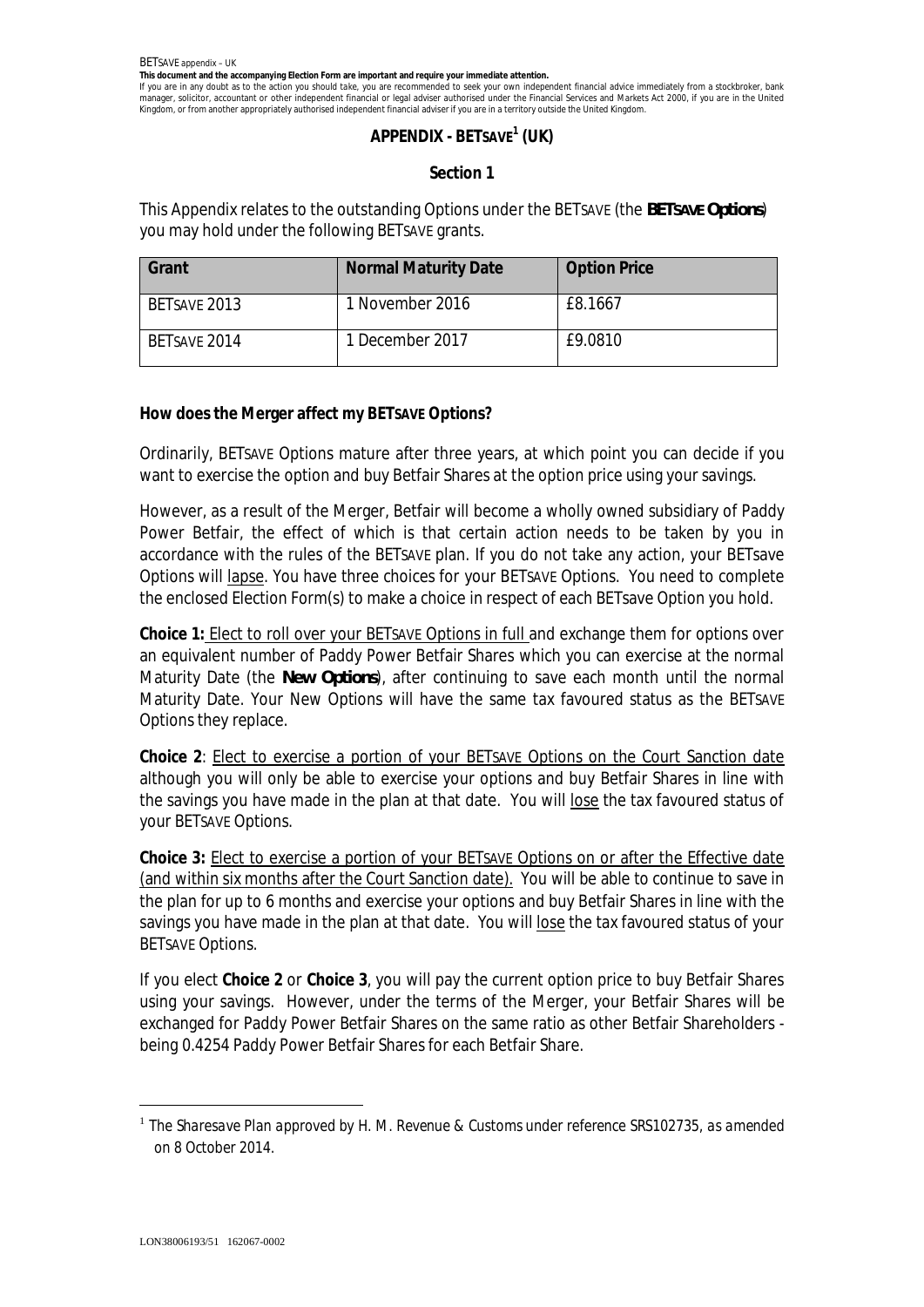Further details of each Choice are set out below. It is important that you read this information and choose which course of action you wish to take. If you do nothing, your BETSAVE Options will lapse on a date falling six months after the Court Sanction date (the *Lapse Date*).

The Court Sanction date will be shortly before completion of the Merger (the Effective Date). The exact timing of this is not yet fixed but it is currently expected to occur in the first half of 2016. We will notify you as soon as we have a clearer view of the date of expected completion and accordingly of the Lapse Date.

## **How do I know how many BETSAVE Options I have?**

Your 2014 Options are visible in your online Computershare account and are also detailed on the enclosed Election Form. You can login at www.computershare.com/Betfair. You will need your Shareholder Reference Number (SRN, which is shown at the top of the cover letter), and PIN. If you have forgotten your PIN please click on the PIN reminder or call Computershare on +44 (0) 370 707 4010 or email them at betfair@computershare.co.uk.

Your 2013 Options are administered by Equiniti. These are detailed on the enclosed Election Form. If you have any queries in relation to your 2013 Options please contact shareplans@betfair.com.

## **Choice 1:** What happens if I elect to roll over my BETSAVE Options in full (Choice 1)?

If you choose to roll over your BETSAVE Options by ticking Box 1 on the enclosed Election Form, you will receive New Options of equivalent economic value (by reference to the Merger Ratio) as your existing BETSAVE Options.

- · Your New Options will be granted over 0.4254 Paddy Power Betfair Shares for every Betfair Share under your existing BETSAVE Options (rounded down to the nearest whole number of Paddy Power Betfair Shares). For example, this means that if you hold a BETSAVE Option over 100 Betfair Shares, it will be replaced with a New Option over 42 Paddy Power Betfair Shares.
- · **Your New Options will retain the tax favoured status of the BETSAVE Options they replace.** This means that there will be no income tax or National Insurance contributions to pay on the roll over of BETSAVE Options in exchange for New Options. You will also not pay income tax or National Insurance contributions if you exercise a New Option over Paddy Power Betfair Shares at (or within six months after) the Maturity Date applicable to that option (which will be the same maturity date as applies to the BETsave Option it replaces). See Section 2 below for a summary of the tax treatment of roll over.
- The option price of your New Options will be calculated on a proportionate basis by dividing the option price of your existing BETSAVE Options by 0.4254 so that the total option price under your New Options will be equivalent to the option price under your existing BETSAVE Options. The option prices for your New Options will be £19.1976 for the 2013 BETSAVE Options and £21.3469 for the 2014 BETSAVE Options.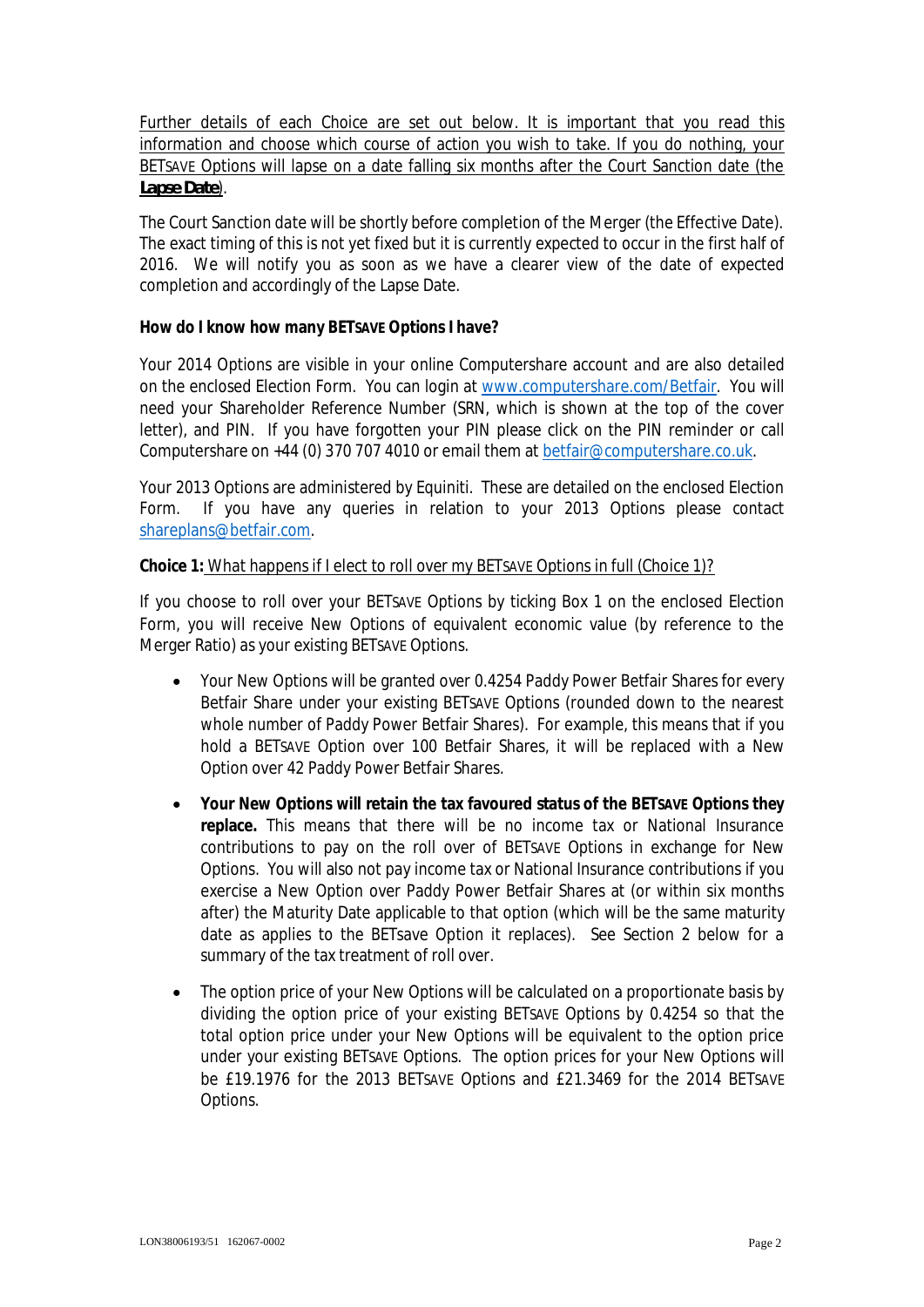- · Your New Options will have the same Maturity Date as your existing BETSAVE Options.
- · You will continue to make the same regular monthly contributions under the savings contract until the Maturity Date of your original BETSAVE Option.
- · At the Normal Maturity Date (or, if you miss some monthly contributions, when you have completed the savings contract), you will be able to exercise your New Option in full and buy Paddy Power Betfair Shares. You will be able to either keep your Paddy Power Betfair Shares (and be a shareholder in Paddy Power Betfair) or sell them.
- · You will not be under any obligation to exercise your New Option at maturity: you can just take your savings back.
- At the end of your savings contract, any savings that cannot be used to acquire Paddy Power Betfair Shares will be returned to you.
- Your New Options will be subject to the same terms as your existing BETSAVE Options.

## What if I leave employment after the Merger?

If you choose to roll over your BETSAVE Options the current leaver rules will be retained.

**Choice 2:** What happens if I elect to exercise my BETSAVE Options on the Court Sanction date?

- · You will be able to exercise your BETSAVE Options and buy Betfair Shares at that time, but you can only buy the number of Betfair Shares that can be bought at the option price with the savings that you have made up to the time of exercise. Although the date of the Court Sanction is not yet fixed, it is currently expected to occur in the first half of 2016. This would be before the normal Maturity Dates for the 2013 and the 2014 BETSAVE Options. Accordingly, you will not be able to buy all the Betfair Shares you would otherwise have been able to buy at the Maturity Date under your BETSAVE Options.
- · By exercising your BETSAVE Options at this time, **you will not retain the tax favoured status** of your BETSAVE Options. This means that income tax may be due on the exercise of your BETSAVE Options. Please note that this income tax will not be collected through payroll – you will need to pay this directly to HMRC via selfassessment. See Section 2 below for a summary of the applicable tax treatment.
- · Any savings not used to purchase Betfair Shares will be repaid to you.
- · You can choose to 'hold all' or 'sell all' of the Betfair Shares that you acquire on the exercise of your BETSAVE Options:
	- o If you choose to 'hold all' then the Betfair Shares that you acquire will be subject to the terms of the Scheme. They will be transferred to Paddy Power Betfair on the Effective Date and you will then receive the same consideration for your Betfair Shares as other Betfair Shareholders - which is 0.4254 Paddy Power Betfair Shares for each Betfair Share you hold.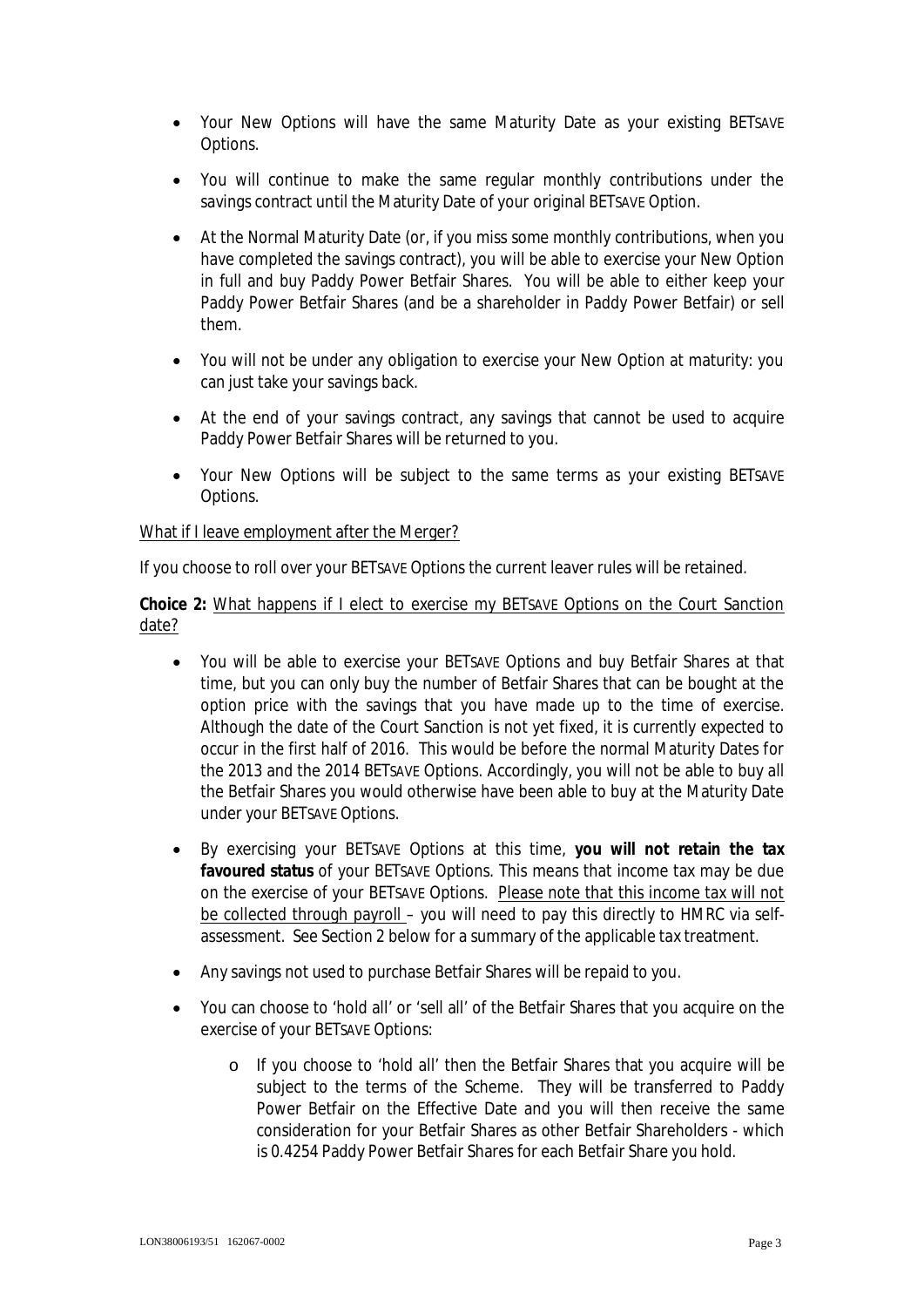o If you elect to 'sell all', the Company will use all reasonable efforts to arrange a sale of all the Betfair Shares you acquire prior to the Effective Date but there can be no guarantee that this will be possible in which case it may be necessary for the resulting Paddy Power Betfair Shares which you will receive under the Scheme to be sold as soon as reasonably practicable on or after the Effective Date.

# **Choice 3:** What happens if I elect to exercise my BETSAVE Options on or after the Effective Date?

- · You will be able to exercise your BETSAVE Options and buy Betfair Shares at that time, but only until the Lapse Date, after which they will lapse (the *Exercise Period*).
- · By exercising your BETSAVE Options at this time, **you will not retain the tax favoured status** of your BETSAVE Options. This means that income tax may be due on the exercise of your BETSAVE Options. Please note that this income tax will not be collected through payroll – you will need to pay this directly to HMRC via selfassessment. See Section 2 below for a summary of the applicable tax treatment.
- · You can only buy the number of Betfair Shares that can be bought at the option price with the savings that you have made up to the time of exercise.
- · You can continue to make your normal monthly savings during the six month Exercise Period and exercise during, or at the end of, that period if you wish. By continuing to save during the Exercise Period you can increase the number of Betfair Shares you can acquire.
- Although the date for completion of the Merger is not yet fixed, it is currently expected to occur in the first half of 2016. This would be before the normal Maturity Dates for the 2013 and the 2014 BETSAVE Options. Accordingly, you will not be able to buy all the Betfair Shares you would otherwise have been able to buy at the Maturity Date under your BETSAVE Options.
- · Any savings not used to purchase Betfair Shares will be repaid to you.
- · Under the terms of the Merger, any Betfair Shares that you acquire on or after the Effective Date will be automatically transferred to Paddy Power Betfair and you will then receive the same consideration for your Betfair Shares as other Betfair Shareholders - which is 0.4254 Paddy Power Betfair Shares for each Betfair Share you hold.

## How do I roll over or exercise my BETSAVE Options?

In order to roll over or exercise your BETSAVE Options, you will need to instruct Computershare offline directly by completing the relevant paperwork explained below.

**What happens if I take no action?**

If you take no action, your BETSAVE Options will lapse on the Lapse Date.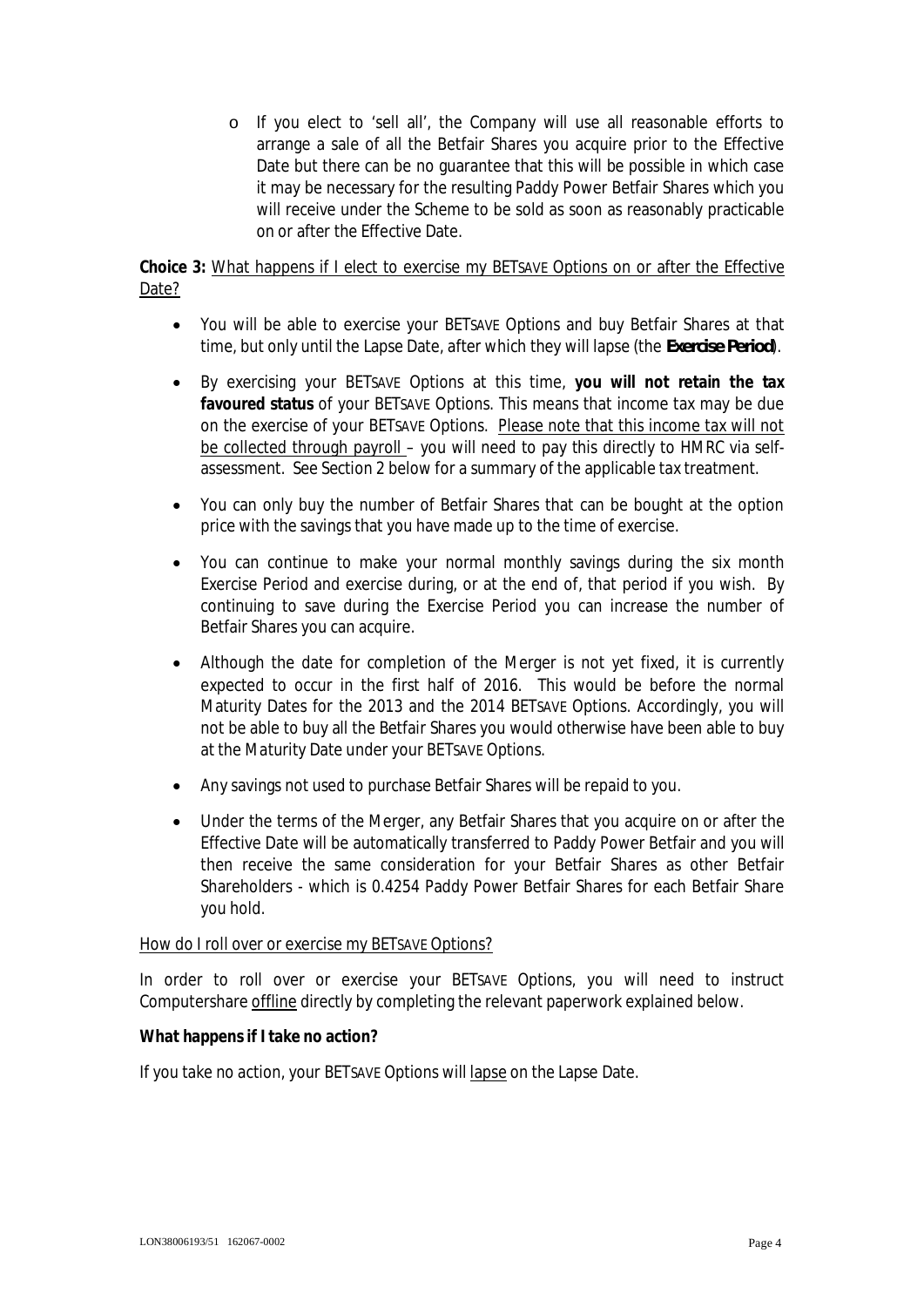## **Election Form(s)**

You must complete the relevant enclosed Election Form in respect of each BETsave Option you hold.

## **Exercise Form**

If you elect Choice 3 then you will also need to complete and submit the Exercise Form to Computershare offline prior to the date on which you wish to exercise. The Exercise Form can be downloaded from your Computershare account or Betfair Today.

### **Insiders**

If you are an Insider please refer to the separate Insiders Appendix in this pack for important information that may impact your choices.

### **Settlement**

If you elect Choice 1 - roll over of BETSAVE Options for New Options - option certificates for the New Options you have elected will be provided to you as soon as possible after completion of the Merger.

If you elect Choice 2 or Choice 3 – exercise of BETSAVE Options – if you have chosen to retain your shares (i.e. carried out a "hold all" transaction) then the resulting Paddy Power Betfair Shares which you receive will be automatically transferred to your Computershare nominee account in the case of the 2014 BETSAVE or you will be issued with a paper share certificate for the resulting Paddy Power Betfair Shares in the case of the 2013 BETSAVE.

### **Leaving employment**

Please note that the choices described above do not apply to any BETSAVE Options that have already lapsed or would otherwise lapse (for example on leaving employment) before you have exercised your BETSAVE Options.

If you leave employment due to injury, disability, redundancy, retirement or death before completion of the Merger, any outstanding BETSAVE Options will be exercisable for up to six months from your leaving date (or for 12 months in the event of death).

If you leave employment before completion of the Merger for any other reason, your BETSAVE Options will lapse immediately upon leaving. You will be able to have all your savings returned to you.

If you elect Choice 3 (exercise on or after the Effective Date and before the Lapse Date) and leave employment due to injury, disability, redundancy, retirement or death during that Exercise Period but before you have exercised your BETSAVE Options your BETSAVE Options will remain exercisable during the Exercise Period (or for 12 months in the event of death). If you leave employment for any other reason, your BETSAVE Options will lapse immediately upon leaving. You will be able to have your savings returned to you.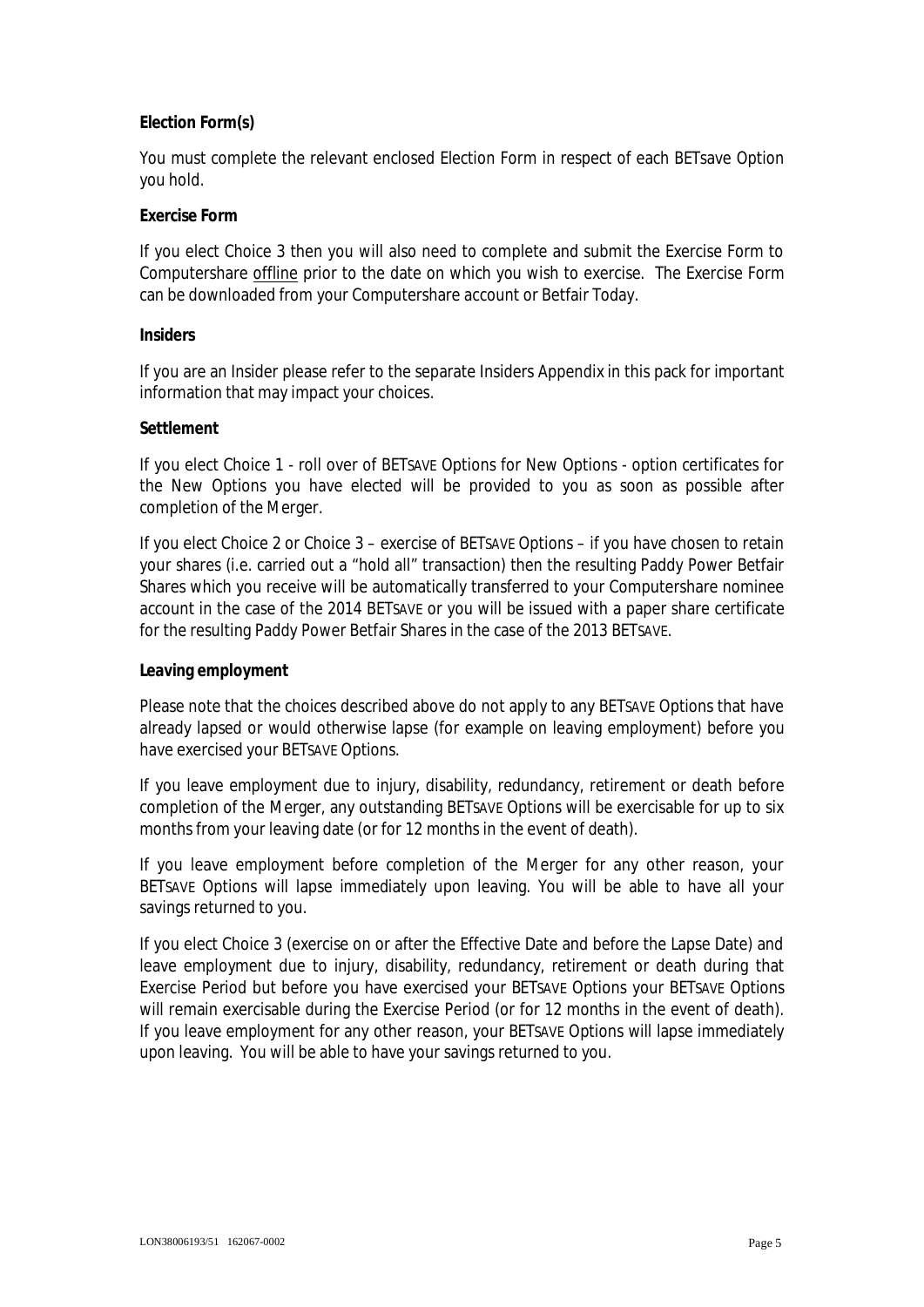**What if the Merger does not complete?**

If the Merger does not happen, for whatever reason, your BETSAVE Options will continue just as they are currently and you will be able to keep saving until the Normal Maturity Date applicable to your BETSAVE Options, subject to the rules of BETSAVE.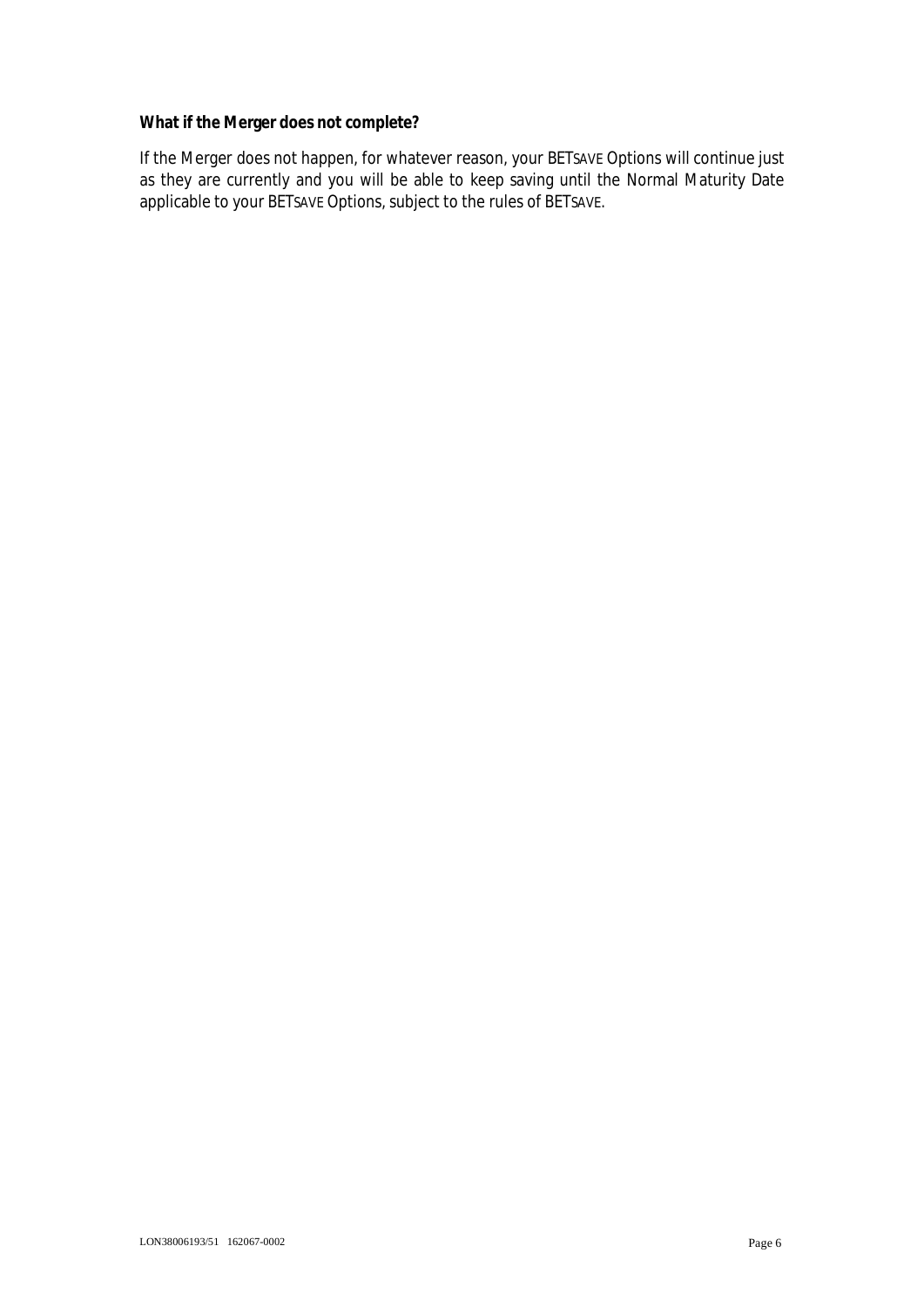## **Section 2**

## **BETSAVE Options - UK tax summary**

This Appendix contains a summary of the main UK tax implications of making the choices described in this Appendix for employees of Betfair. The summary is based on existing law and what Betfair and Paddy Power understand to be current HMRC practice as at 31 October 2015. The summary is intended as a general guide only and applies only to participants resident for tax purposes in the UK throughout the time between the date that the BETSAVE Options were granted to them and the time that they are exercised. It does not constitute tax advice to any individual participant. If you are in any doubt about your taxation position or you are a resident or otherwise subject to taxation in a jurisdiction outside the UK and in particular if your tax residency has changed during the period between grant and exercise, you should consult your own tax adviser immediately.

### **Income tax and National Insurance contributions**

**Choice 1: Roll over your BETSAVE Options into New Options over Paddy Power Betfair Shares**

There is no income tax or National Insurance contributions to pay on the roll over of BETSAVE Options in exchange for New Options.

You will also not pay income tax or National Insurance contributions if you exercise a New Option over Paddy Power Betfair Shares at (or within six months after) the Maturity Date applicable to that option (which will be the same maturity date as applies to the BETSAVE Option it replaces). The treatment of "good leavers" before the Maturity Date is described below.

### **Choice 2 and Choice 3: Exercise your BETSAVE Options**

If you elect Choice 2 or Choice 3 in respect of any of the BETSAVE Options you will need to pay income tax on the difference between the market value of the Betfair Shares which you buy on the date you exercise, and the total exercise price paid under the relevant BETSAVE Option to acquire the shares (the *Option Gain*). (There may be a different treatment if you exercise after leaving employment as a good leaver – see below.)

The date of exercise will be the Court Sanction date (when Betfair Shares will still be listed) if you elect Choice 2.

If you exercise your BETSAVE Option on or after the Effective Date (Choice 3), we expect the market value of one Betfair Share for this purpose to be equal to the market value of 0.4254 Paddy Power Betfair Shares as at the time the BETSAVE Option is exercised.

No tax withholding will be applied if you exercise your BETSAVE Options and you will have to pay any income tax that may be payable directly to HMRC. No shares will be sold on your behalf to cover any tax.

There are no National Insurance contributions to pay if you elect to exercise a BETSAVE Option.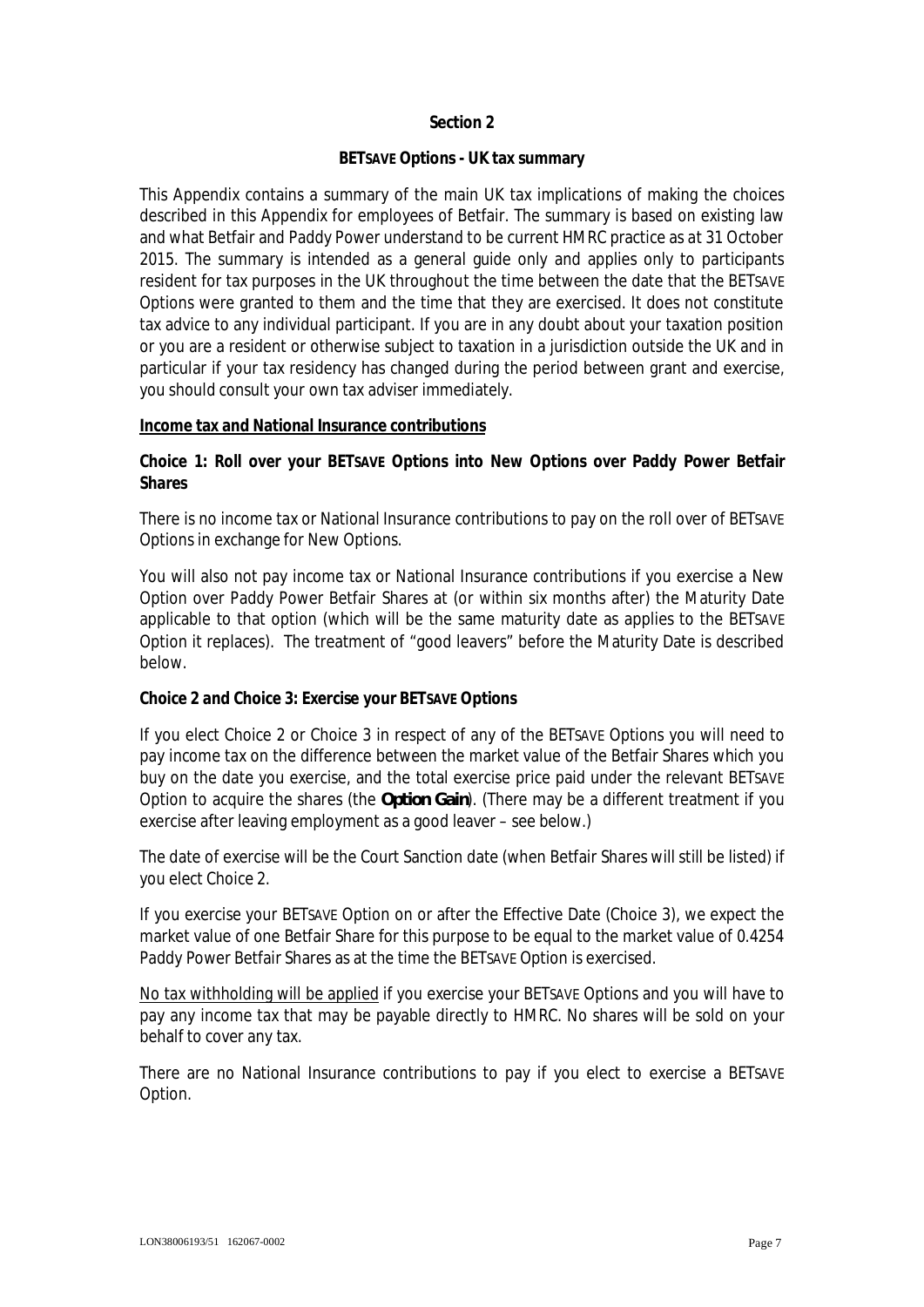## *Good leavers*

If you were to leave employment in the Betfair Group by reason of death, injury, disability, redundancy, retirement or the sale out of the Betfair group of a business or a subsidiary in which you work then you would be treated as leaving for a "good leaver" reason within the rules of the BETSAVE plan.

If you exercise a New Option (where you have elected Choice 1) or a BETSAVE Option (where you have elected Choice 2 or Choice 3) as a result of leaving your employment for a good leaver reason, you will not have to pay income tax on exercise (although capital gains tax may be payable on any disposal of the shares you acquire from the exercise (see below)). Betfair understands that HMRC accept that this treatment may be applied if you elect Choice 3 and exercise a BETSAVE Option after leaving for a good leaver reason during the six-month Exercise Period following the Court Sanction.

## **Capital gains tax (***CGT***)**

CGT is chargeable on your aggregate capital gains (less allowable losses) in a tax year to the extent they exceed your CGT annual exemption in the relevant tax year. For the tax year ending 5 April 2016, the annual exemption is £11,100.

The CGT rules are complicated. However, in summary, on the disposal of shares any gain will normally be calculated as the difference (if any) between the disposal proceeds and the "base cost" of the shares being disposed of.

The "base cost" of a Betfair Share acquired on the exercise of a BETSAVE Option will normally be equal to the amount on which tax is payable plus the total option price paid for the shares. The base cost of a Betfair Share acquired on the exercise of a BETSAVE Option should therefore be equal to its market value on the date of exercise. The market value of a Betfair Share acquired from the exercise of a BETSAVE Option on or at any time before the Court Sanction will be derived from the quoted price for a Betfair Share. The market value of a Betfair Share acquired from the exercise of a BETSAVE Option on or after the Effective Date until the Lapse Date, is expected to be derived from 0.4254 of the quoted price for a Paddy Power Betfair Share.

However, for CGT purposes there are share identification rules (described briefly below) that determine which shares you are deemed to have disposed of.

**Choice 1:** No CGT is payable on the roll over of BETSAVE Options in exchange for New Options. CGT may be payable if you later exercise your New Options and sell the Paddy Power Betfair Shares you receive.

**Choice 2:** If you exercise your BETSAVE Options **on the Court Sanction date** and you elect a 'sell all' transaction, the sale of your Betfair Shares will be a disposal for CGT purposes. No chargeable gain is expected to arise if the Betfair Shares are sold on the same day as the BETSAVE Option is exercised. However, whilst the Company will use all reasonable efforts to arrange a sale on this basis there can be no guarantee that this will be possible and it is possible that a chargeable gain (or loss) may arise due to a change in the share price from the date of exercise to the date of the eventual sale.

If you elect to 'hold all', receipt of the Paddy Power Betfair Shares under the Scheme in exchange for the Betfair Shares you have not sold should not be treated for CGT purposes as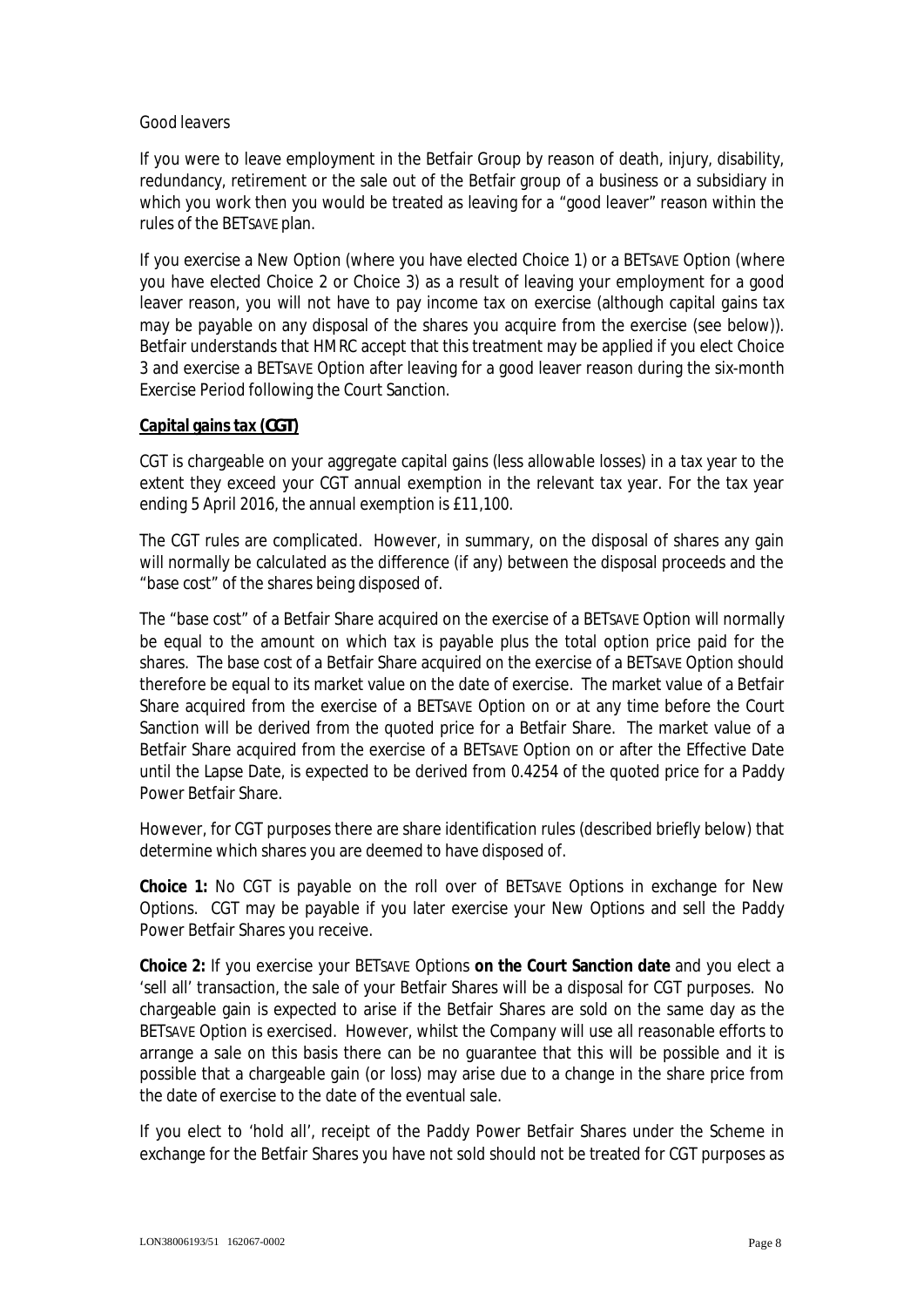a disposal of the Betfair Shares you acquire on the exercise of your BETSAVE Options. CGT may be payable on any later sale of the Paddy Power Betfair Shares you receive.

The exchange of the Betfair Shares which you acquire from the exercise of BETSAVE Options or other options or awards over Betfair Shares under the Betfair Employee Share Plans before the Scheme Record Time for Paddy Power Betfair Shares under the Scheme should be treated as a reorganisation for the purposes of CGT. This means you should not be treated as having made a disposal of your Betfair Shares for CGT purposes as a result of the exchange, and the Paddy Power Betfair Shares issued to you should be treated as the same asset as the relevant Betfair Shares. The Paddy Power Betfair Shares should therefore have the same base cost for CGT purposes as the Betfair Shares they replace. The above treatment will apply only if the exchange is effected for bona fide commercial reasons and does not form part of arrangements of which the main purpose, or one of the main purposes, is an avoidance of a liability to capital gains tax or corporation tax. You are advised in this regard that HMRC has granted clearance under section 138 of the Taxation of Chargeable Gains Act 1992.

**Choice 3:**

If you exercise your BETSAVE Options **on or after the Effective Date** you will automatically receive Paddy Power Betfair Shares in exchange for the Betfair Shares you acquire on the exercise of your BETSAVE Options. Receipt of the Paddy Power Betfair Shares in exchange for the Betfair Shares should not be treated for CGT purposes as a disposal of those Betfair Shares.

The exchange of the Betfair Shares which you acquire from the exercise of BETSAVE Options for Paddy Power Betfair Shares should be treated as a reorganisation for the purposes of CGT as described above. This means you should not be treated as having made a disposal of your Betfair Shares for CGT purposes as a result of the exchange, and the Paddy Power Betfair Shares issued to you should be treated as the same asset as the relevant Betfair Shares. The Paddy Power Betfair Shares should therefore have the same base cost for CGT purposes as the Betfair Shares they replace. The above treatment will apply only if the exchange is effected for bona fide commercial reasons and does not form part of arrangements of which the main purpose, or one of the main purposes, is an avoidance of a liability to capital gains tax or corporation tax. You are advised in this regard that HMRC has granted clearance under section 138 of the Taxation of Chargeable Gains Act 1992.

If you elect a 'sell all' transaction, the sale of your Paddy Power Betfair Shares will be a disposal for CGT purposes. No chargeable gain is expected to arise if the Paddy Power Betfair Shares are sold on the same day as the BETSAVE Option is exercised.

If you elect a 'hold all' transaction, CGT may be payable on any later sale of the Paddy Power Betfair Shares which you retain.

**Capital gains tax identification rules**

CGT identification rules can, in certain circumstances, affect the calculation of any CGT liability. This is a complex area and you are strongly advised to get specialist independent financial advice. For further information, visit:

http://www.hmrc.gov.uk/manuals/cgmanual/CG51560.htm.